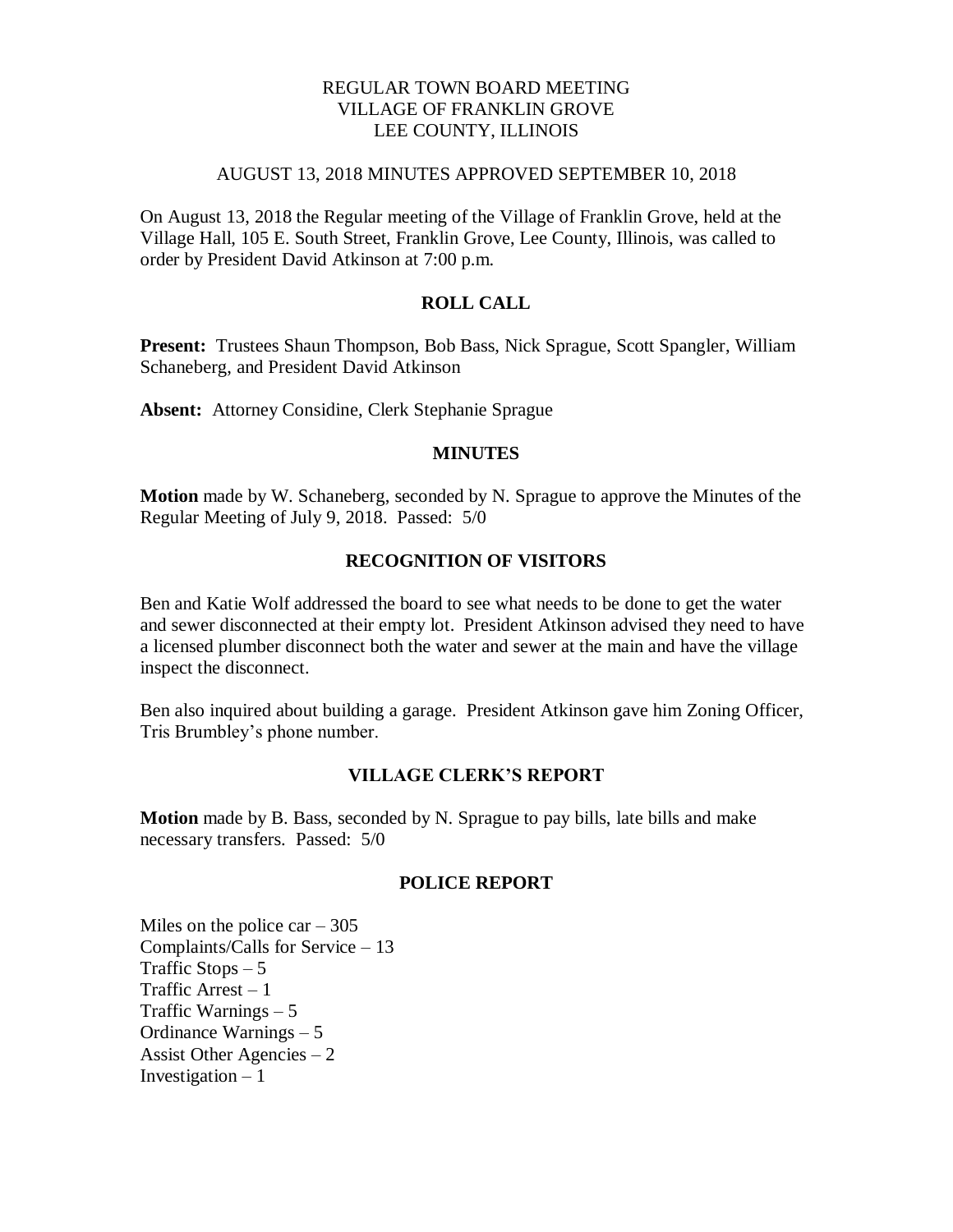# **LEGAL ISSUES (Attorney Considine)**

None

# **GENERAL ISSUES**

President Atkinson advised the board there was a copy of a letter from the school board regarding information with the middle school and asked them to go through it to be discussed at our next meeting.

# C**OMMITTEE REPORTS**

# **STREETS & ALLEYS**

(N. Sprague Chairman)

Trustee Sprague advised the board he received two sealed tree bids. Bids were opened; Lumber Jake's bid was \$11,400, Eric Grover's bid was \$4,500.

**Motion** made by W. Schaneberg, seconded by B. Bass to approve Eric Grover's bid for the tree removal.

# **WATER & SEWER**

(B. Bass Chairman)

President Atkinson advised the monthly water report from TEST is in the clerk's email and he wasn't sure how to access it.

Trustee Bass informed the board the pump was not covered by insurance so they had to order one. It was on backorder and came in on Thursday. He assumes it has been installed and is up and running.

President Atkinson advised there was a meeting with IDOT. They are replacing a culvert at Rt 38 and Spring Street. We have two water mains that go through there. We are responsible for cost of moving them. The good news is the contractors that are putting in the new culvert can also do the water mains.

President Atkinson asked Trustee Bass to see if we can get someone in to service the well by Village Hall.

# **COMMUNITY DEVELOPMENT**

None

# **PROPERTIES**

(W. Schaneberg Chairman)

Trustee Schaneberg informed the board he received a bid to replace the floor in the shelter for \$6,100 which would require the village to be responsible for jacking the shelter up.

# **FINANCE AND INSURANCE COMMITTEE**

(S. Thompson Chairman)

None